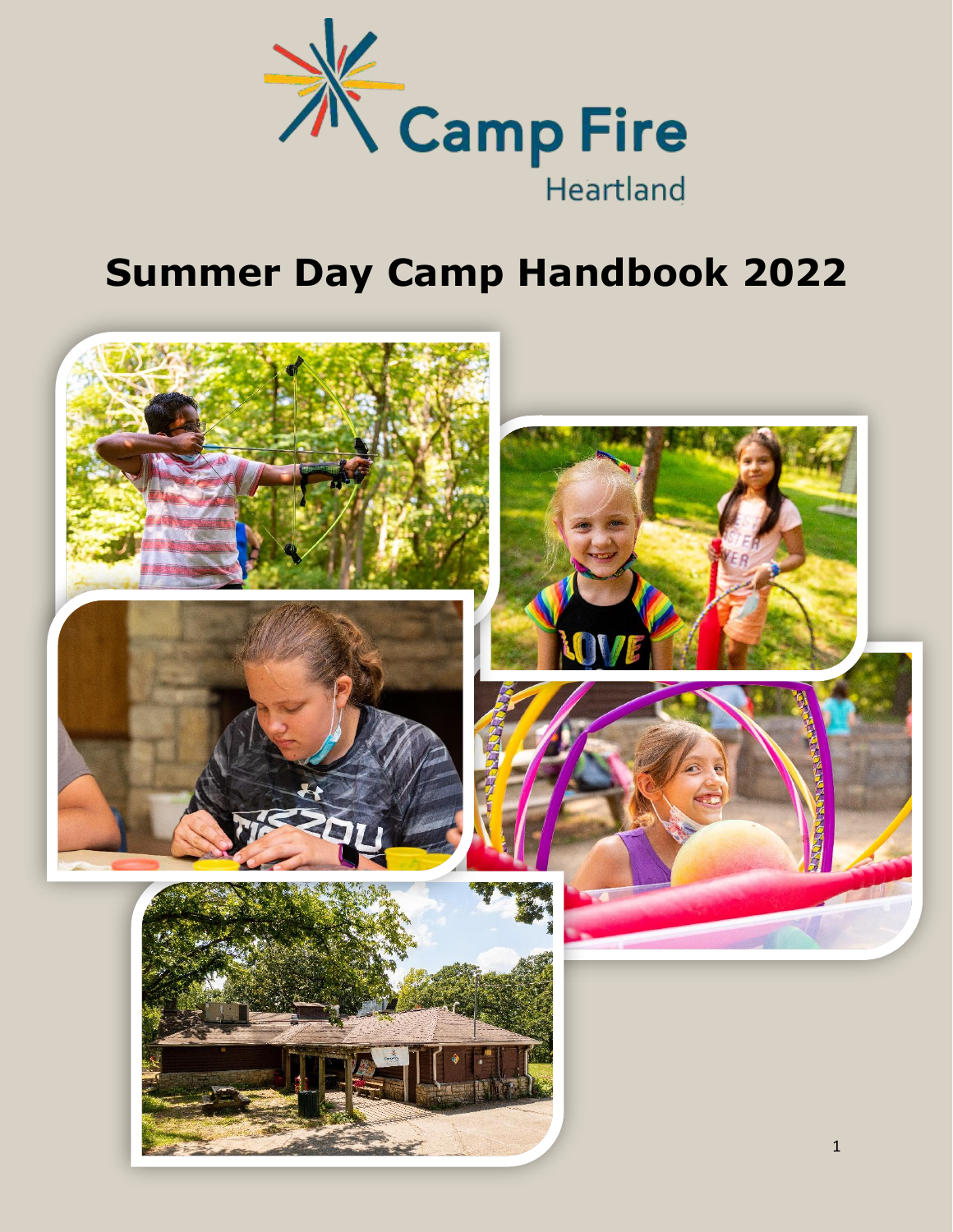#### **Dear Camp Fire Family,**

Thank you for choosing Camp Fire for your summer camp experience in 2022! We are so excited to welcome you! Please read the following information carefully with your camper, as it will help prepare you and your camper for a successful adventure at camp. As always, please feel free to contact us if you need any assistance at [Rachel.catrell@campfireheartland.org](mailto:Rachel.catrell@campfireheartland.org)

Camp Fire Heartland provides safe, supportive, quality out of school time opportunities for youth ages 6-14. Activities occur in a structured environment, where campers develop friendships, personal resilience, self-respect, intellectual curiosity, conflict resolution skills, an appreciation of nature, healthy living habits, physical outdoor and indoor time, and so much more!

Camp Fire believes that every camper has inherent strengths that should be discovered, shaped and shared with the world. Camp Fire incorporates its research and evidence-based Thriving Framework into all of our programming. This approach highlights the importance for youth in finding inner motivational passions, or "Sparks", that catalyze their personal growth. Youth learn how their brains process information, and come to understand that, like a muscle, the brain grows stronger with challenge. They learn to call on inner reserves for greater effort, how to develop strategies and to seek help as they respond to a challenge. These are essential skills for managing and reaching life goals.

The activities kids learn to conquer at camp leads to an increase in independence and confidence. Encouraged, but not required to try new things, kids gain a sense of control and self-advocacy. They make lasting bonds with other kids facing similar challenges, often for the first time. These experiences help them develop a sense of community, and a sense of belonging. This gives them hope and purpose, a reason to take better care of themselves today—and in the future.

Our Summer Day Camp is accredited by The American Camp Association. This accreditation means that your child's summer camp or program is fully invested in understanding and implementing policies that reflect industry recognized standards in the health, safety, and risk management of camp operations.

#### **Our Mission:**

*In Camp Fire, children and youth find a safe, fun, and inclusive place – a place where they form lasting relationships, develop a sense of belonging and make positive contributions to their community. Camp Fire youth have lifeenhancing experiences and develop assets essential to their futures.*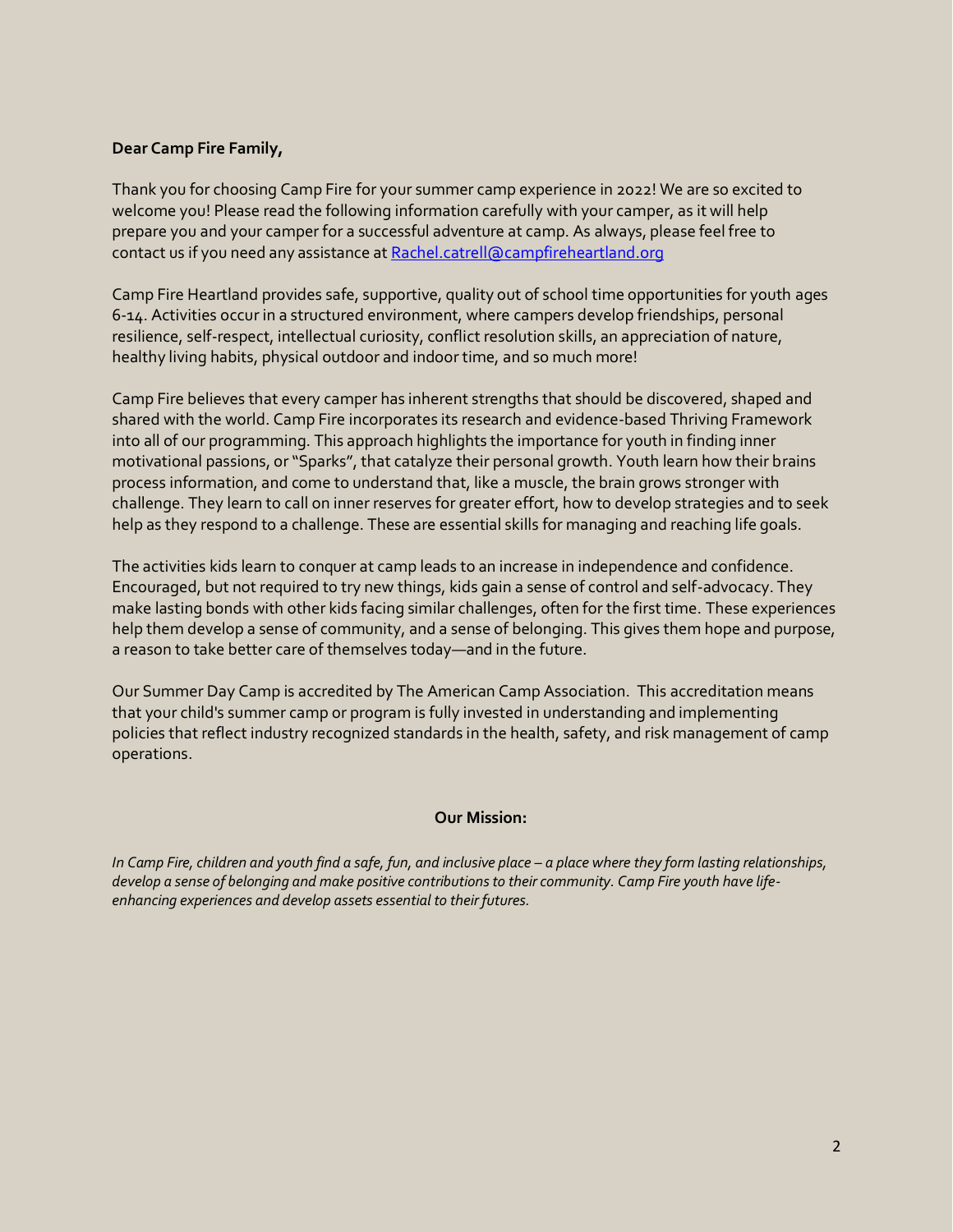# **Camp Location** 7310 Oakwood Dr. Kansas City, MO 64132

Upon turning in Camp Lake of the Woods, follow the hill up and turn left at the GoApe sign! Keep going until you see the blue garbage can and turn left into the U-drive. There should be Camp Fire signs guiding the way. Drop off and pick up will be at the Lodge building (this address).

#### **Please Note: our camp road is a one-way street**.

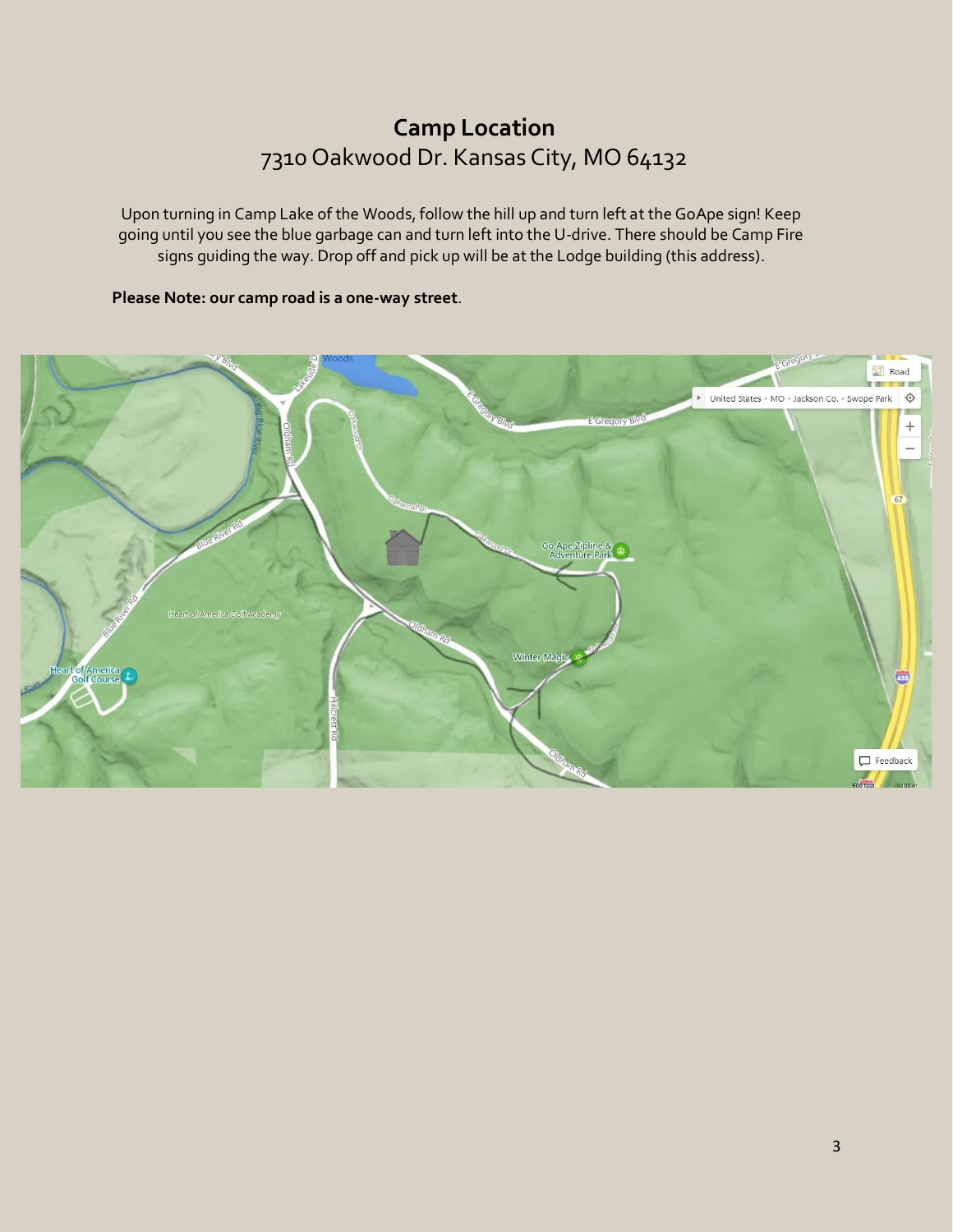# **Arriving and Leaving Day Camp**

#### **Schedule**

Each day of camp programming runs from **8:30am-4:30pm**. However, before and aftercare will be free of charge! Parents can drop off campers at Camp Lake of the Woods anytime between **7:30-8:30am**, andcampers can be picked up anytime between **4:30-6:00pm**. This schedule is designed to give parents flexibility with work/other commitments in whatever time frame is convenient for their schedule. Please try not to drop off or pick up between 8:30am-4:30pm this is when all the fun stuff is happening! Also, we ask that you do not bring pets during pick up and drop off.

**The camp day ends at 6:00pm**. If you are running late, please call 816-875-9212 to let us know. There will be an additional charge for late pick-up of \$1.00/ minute per camper, payable at the time of late pick- up. In the event that a camper has not been picked-up by 6:00pm, the camp administrative staff will attempt to contact the registering parent/guardian and/or emergency contacts. If camp staff cannot reach any of the listed guardians or emergency contacts for more than twenty minutes and they have not communicated with any camp staff prior, police authorities will be contacted. The camper will remain supervised and cared for by camp staff in this instance as well.

# **Check-in Procedures**

Camp staff will be on site to help with the check-in process. Please be aware that the camp road is a one-way street, therefore, vehicles will need to continue traveling northwest, past the lodge, when you are arriving and exiting camp.

Turn left by the blue garbage can and drive up to the front of the building in our U-shaped drive. Escort your camper(s) to the check-in table. You will need to check in your camper(s) on our sign-in sheet.

#### **Check-out Procedures**

#### **All persons picking up campers will be required to show photo identification and must be on the list of approved adult pick-ups.**

You will follow the same procedures to check-out your camper(s). No adult is allowed to go inside the Lodge Building. When you get to the check-out table, camp staff are instructed to ask who you are here picking up, they will check your id and make sure that you are on the authorized pick-up list. They will then go and retrieve your camper. Each camper must be signed out on our sheet with the appropriate person at the end of each day.

Please make sure to check to make sure your camper has everything that they came to camp with and anything that they made at camp. Leftover arts and crafts will be thrown away each night.

Changes in pick-up authorization will only be accepted from the parent or guardian listed on the registration form and will need to be received in writing and signed.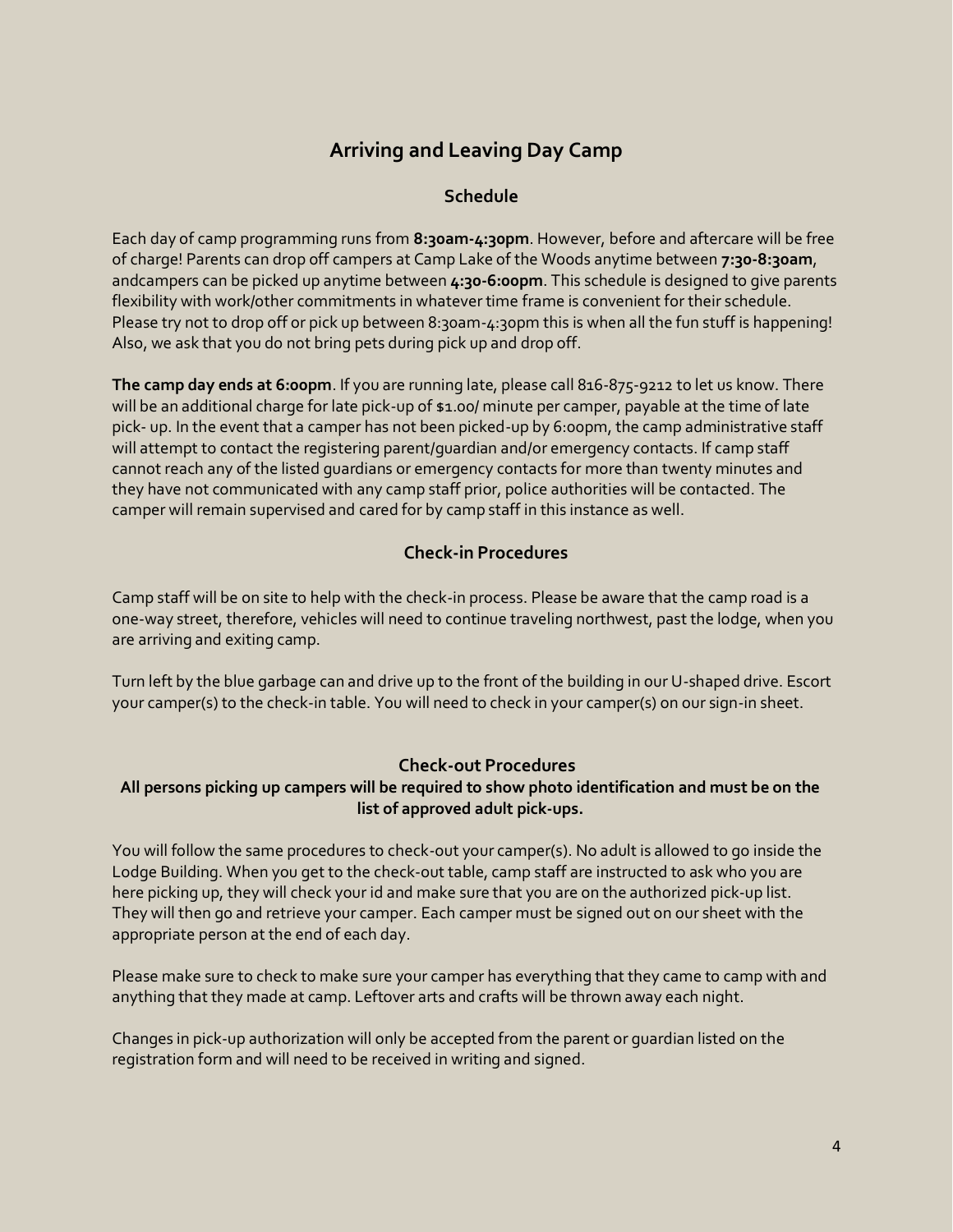### **Early Pick-up or In Case of Emergency**

If you need to pick your camper(s) up from camp early or if there is an emergency, please tell camp staff at drop-off or please call ahead to 816-875-9212 so we can have your camper ready when you arrive.

#### **Cancellation or Missing Camp**

If your camper(s) will be late or not be attending camp on any or all the session dates, please call or text the camp number at 816-875-9212 as soon as you know. Camp staff work hard on planning fun activities, and it is helpful to know who will not be in attendance.

## **Camp Details**

Day camp activities are structured around small groups. Each group consists of campers who are of similar ages and may be co-ed. Counselors will stay with the same group of campers the entire week to have consistency and build trust and meaningful relationships with each camper.

Groups typically have the following staff to camper ratio: Camper ages 6-8, Staff ratio 1:8 Camper ages 9-14, Staff ratio 1:10

\*To conclude each week, we will be making S'mores over an open campfire. \*

Camp Fire Heartland has secured educational guests to come visit at least once a week. We also will participate in water games/activities at camp at least once a week (depending on weather).

#### **Lunch Policy**

Camp Fire Heartland is partnered with Total Man, Inc., allowing us to supply lunch and an afternoon snack for all youth. **Please note:** They make their food specific to state requirements. This means each meal will contain: meat, grain, fruit, vegetable, with milk and juice. If your camper has a dietary or allergen situation, we ask that you pack a lunch for your camper with their name on it. We have fridges to place the campers lunch in. Please make dietary restrictions known on camper health forms.

**Note about Birthdays**: We like to celebrate birthdays! Please notify staff, before bringing birthday treatsto camp, so that we can plan accordingly and set aside a special time to celebrate with your camper. You may bring a store-bought treat to share with the entire group.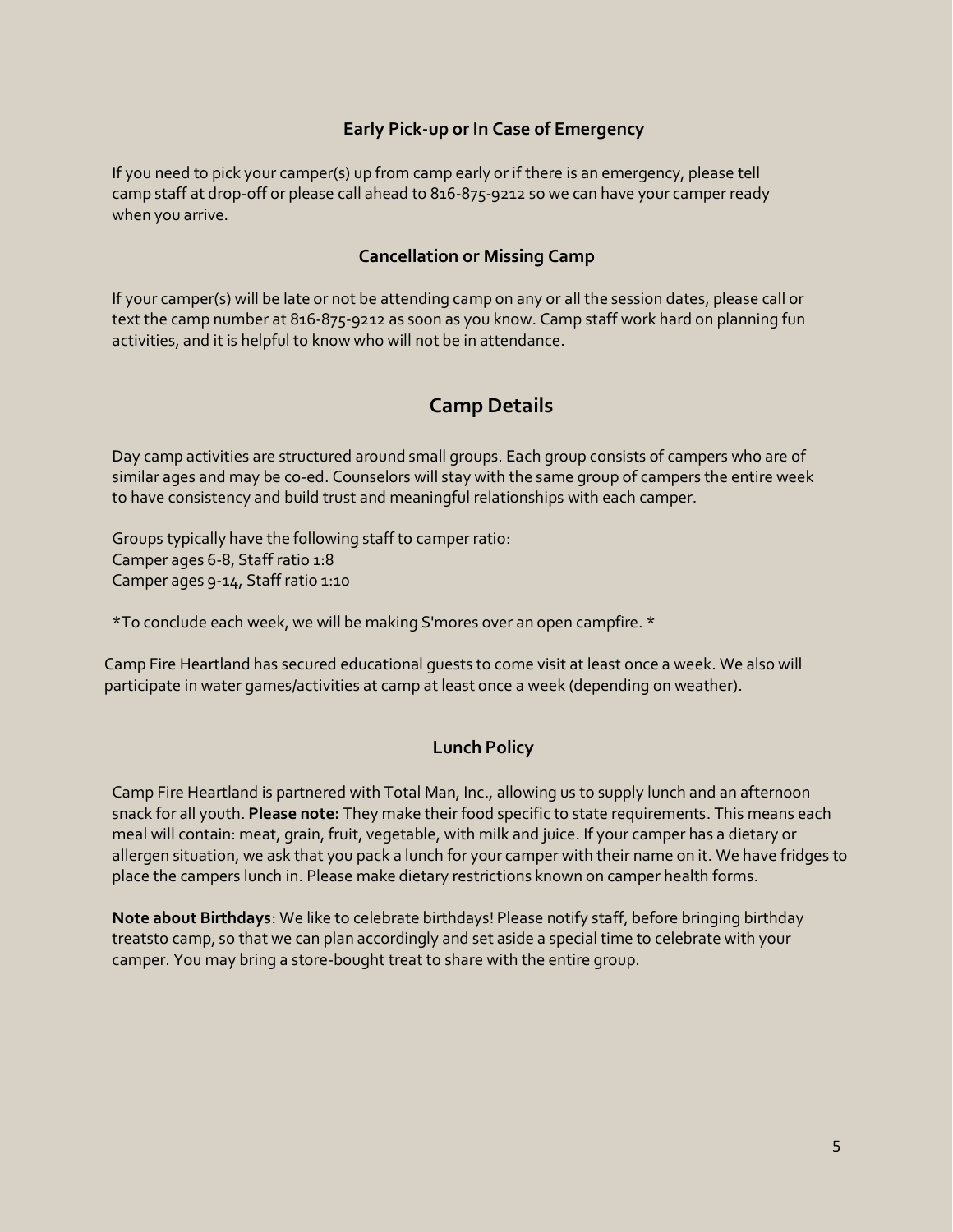# **What to Bring to Camp**

## **PLEASE write your campers name or initial on ALL belongings!**

**And ask your camper everyday if they have all their belongings before you leave the camp ground!**

- Water Bottle!!
- Insect repellent (Spray On)
- Sunscreen (Spray On)
- *We are not allowed to hand apply sunscreen or insect repellent on your camper*
- Mask (optional)
- Jacket, sweatshirt, and/or raincoat (please watch weather forecast daily!)
- Change of clothing (including undergarments if your camper is prone to having accidents)
- 2 pairs of shoes
- *Campers must wear closed toed shoes at camp but can have an extra pair for water activities*
- T-shirt that can get wet
- Hat and/or sunglasses
- Towel for water days
- Lanyard and name tag
- Backpack to carry all the above!

# **What NOT to Bring to Camp:**

#### **We like to be an electronic free camp. Please leave these items at home. If a camper brings any of these items, they will be locked and stored until pick-up.**

- Cell phones and ALL other electronics
- Toys, stuffed animals, and other personal items from home
- Portable music devices
- Animals, even during pick-up outside
- Weapons
- Trading or gaming cards
- Pocket knives
- Personal sports equipment
- Video games
- No alcohol, drugs, or weapons allowed on camp property

#### **If a parent/guardian would like to discuss electronic needs because of a behavior/medical/social/etc. trouble with a camper, please reach out at Rachel.catrell@campfireheartland.org**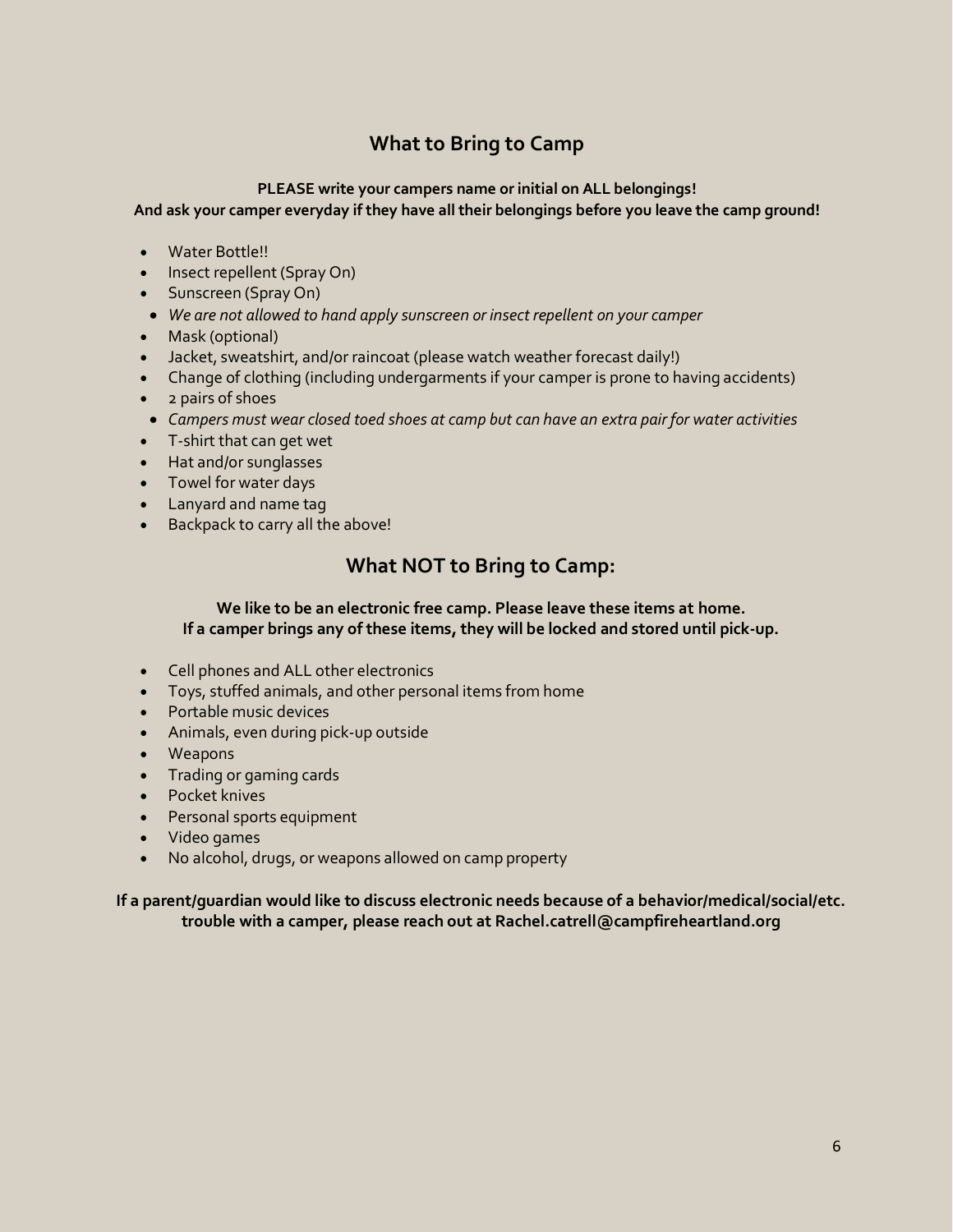# **Camp Fire Policies/Procedures Behavior**

All participants are entitled to a pleasant and safe environment. We train our staff that discipline will be appropriate and constructive or educational in nature. We are committed to creating a safe, caring environment and an enjoyable recreational experience. Therefore, KC Parks and Camp Fire **cannot serve participants who display unacceptable behavior**. It is our intent that each camper enjoys the activities planned. No physical discipline is allowed. To do this, we inform the campers of the basic rules of safety and good conduct and explain that each camper is responsible for their own actions every single day. As in any group activity, the inappropriate behavior of a few campers can spoil the experience of the entire group. Please read through and discuss with your camper prior to the start of the program.

## **Code of Conduct**

Positive attitudes keep the Summer Camp Program fun. Below are some guidelines that campers are expected to follow:

- Respect yourself, others, staff, and others property which includes Camp Fire's property
- Listen to Camp Staff and camp rules
- Play fairly and be honest
- Applaud the efforts of others
- Avoid inappropriate language and actions
- Eat and drink in designated areas
- Say only good things about others
- Follow the instructions of staff
- Resolve disagreements in a positive way
- Running allowed in outside field areas where is stated acceptable by camp staff
- Listen during appropriate times and guest assemblies
- Take care of the facility, grounds, and equipment
- If you make a mess, you clean it up

#### **Bullying/Harassment/Fighting**

Bullying/harassment/fighting has NO place during summer programming. Bullying/harassment/ fighting means more than beating up or pushing people around. Violation of this policy includes:

- Physical assaults
- Threats ("Better watch your back", "I'm gonna hurt you","We're gonna get you", etc.)
- Harassment (always bothering someone)
- Name-calling
- Racial slurs
- Intimidation
- Sexual harassment physical or verbal
- Spreading rumors
- Extortion
- Foul language
- Taunting
- Making insulting remarks about another camper's family members or loved ones
- Using the internet to harass, threaten, verbally abuse, intimidate, or spread rumors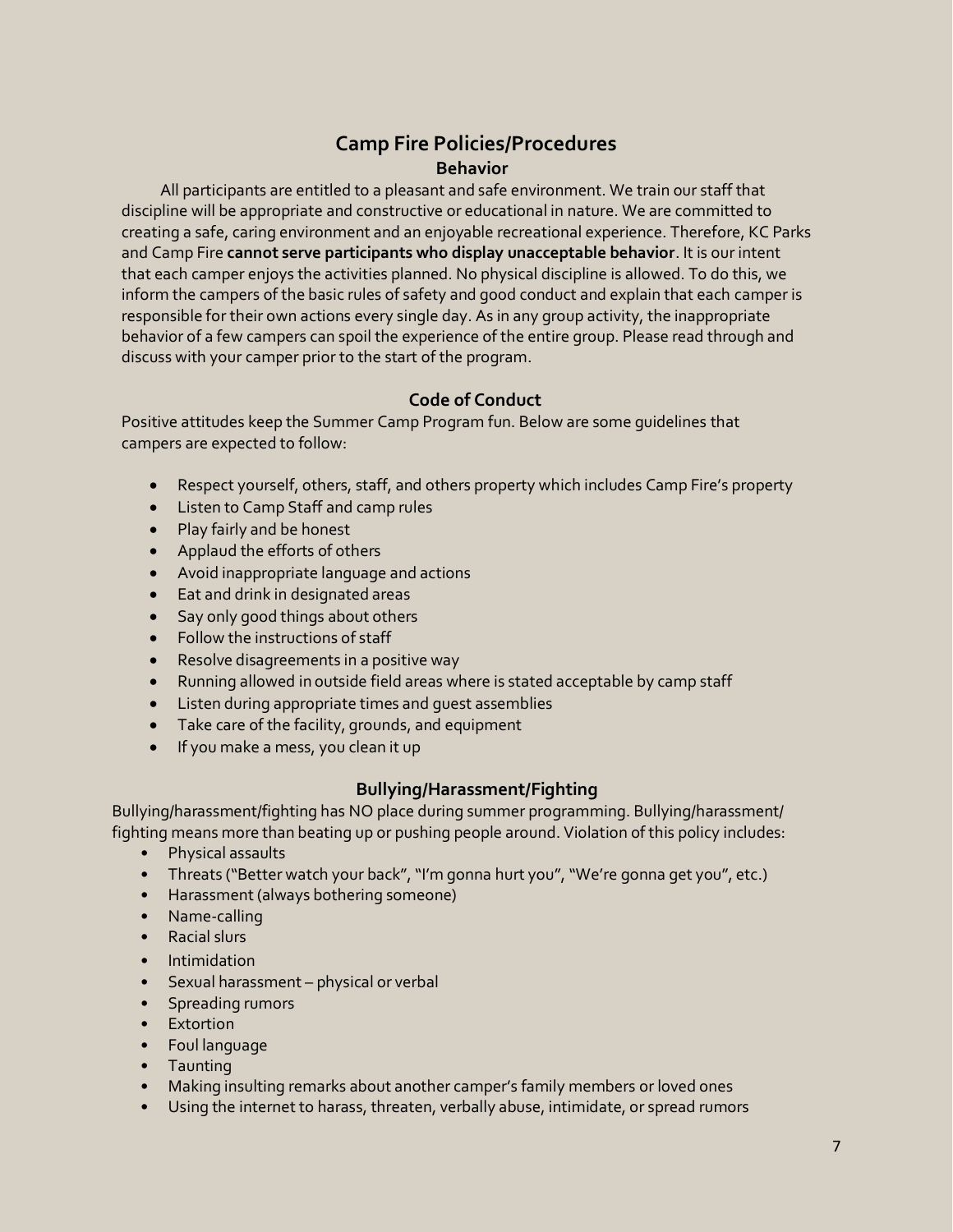Violation of this policy by a participant of the program will **not** be tolerated. Program staff will make every effort to communicate with parents/guardians when a disciplinary action needs to be taken. It is imperative that both camper(s) and parents/guardians understand the expectations of the program as well as the potential consequences.

Incidents will be documented and signed by the parent/guardian and a Camp Fire Heartland team member. If the camper continues to violate policies or puts the safety of themselves or others at risk, a decision will be made whether to suspend the camper temporarily from the program or to remove them from the program entirely. If a camper is suspended or removed, the registration fee will not be pro-rated or refunded.

#### **Camper Abuse/Neglect**

ALL Camp Fire staff members are mandated reporters; therefore Camp Fire staff are required by law to report any suspicion of abuse or neglect to the Child Abuse and Neglect hotline.

#### **Staff**

Camp Fire staff are adults who are hired for their interest, ability and commitment to working with camper(s) in day camp settings. Thorough interviews, references and background checks are completed to ensure that potential staff are not only excited about spending their summer with your camper(s) but are also qualified to do so. Between 30-40 hours of on-site pre-camp training and orientation prepare our staff to provide your camper(s) with a safe, fun, and challenging camp adventure. Staff that are responsible for specialized program areas, such as archery, also have current additional certifications and training pertaining to their activities.

# **Health and Wellness at Camp**

#### **Medical Procedures and Emergencies**

All staff are trained in CPR, First Aid, and AED. Each location has a first aid kit on site. Staff carry on person basic first aid items.

In case of a minor injury or illness, the injury will be treated by a staff member and an Accident/Incident Report form will be completed. Parents and/or guardians will be informed depending on seriousness of injury. For more serious injuries, things other than a scrape or bruise, parents will be informed immediately. Accidents will be recorded, and guardians will be asked to sign the report. Parents and/or guardians can ask to be given a copy of the report to keep and staff members will copy the report.

In case of an emergency, 911 will be called as well as the parents and/or guardians. The camper(s) will be escorted with a staff member to the hospital or released to the parents, depending upon the situation. If the parents and/or guardians cannot be located, the emergency numbers will be called.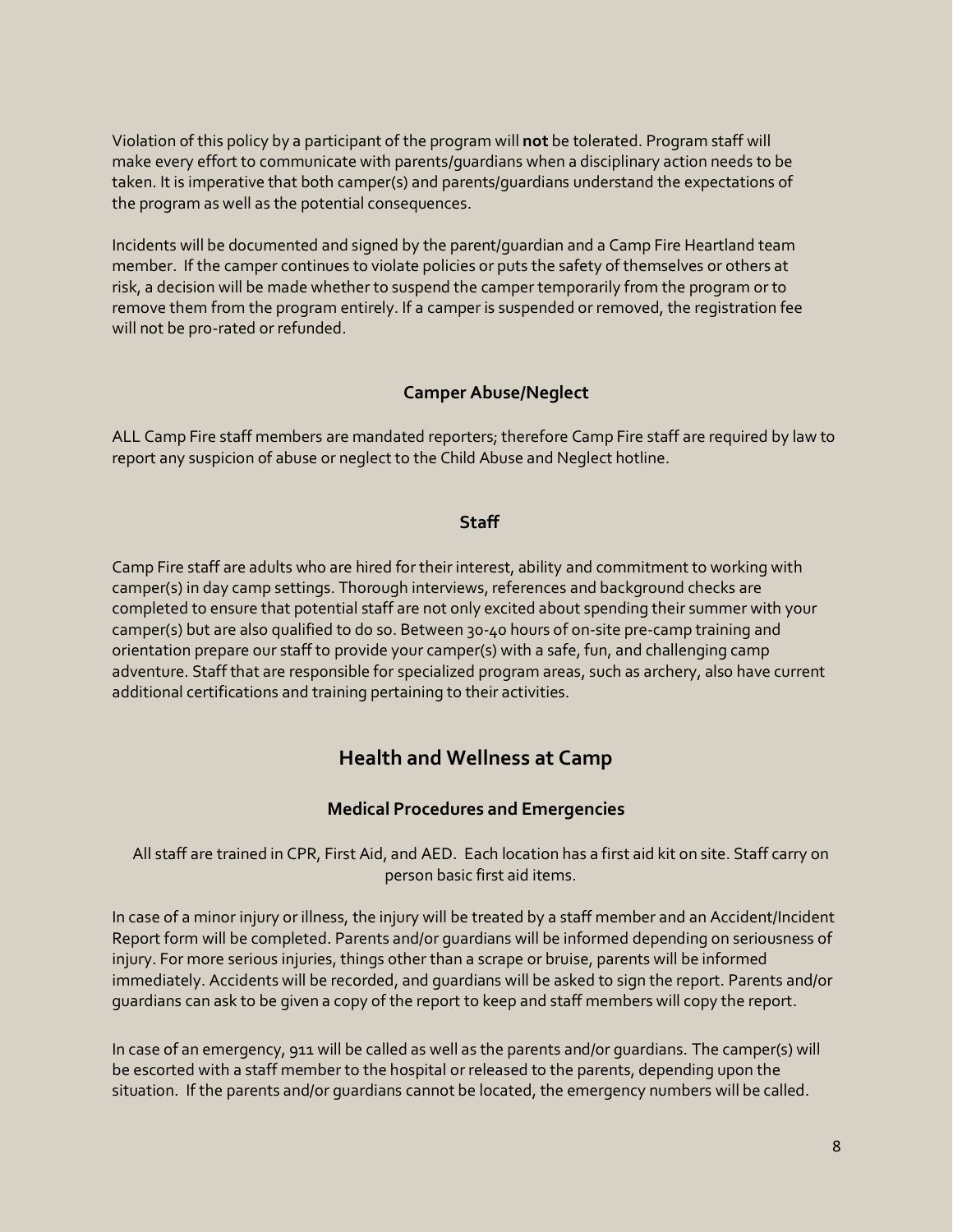If neither the parent and/or guardian can be reached nor the emergency contact, a staff member must accompany the camper(s) to the Emergency Room at the hospital and take the campers registrationform and medical authorization form.

If the parent arrives at the site prior to an ambulance departure, the responsibility of accompanying a camper to the hospital by staff will be relinquished to the parent. Camp is serviced by the 911 emergency system.

If a camper gets sick or ill during the day, they will be isolated from the rest of the campers, and their parent/guardian will be called to come get them. If the camper has a fever, they must be fever free for 24 hours before returning to camp. Safety of all campers is our main priority.

## **Covid Information**

If a camper receives a positive covid test, they will not be allowed to return until a negative PCR test is shown.

Camp Fire Heartland will be aligning to the Department of Education['s Community Transmission](https://www.cdc.gov/coronavirus/2019-ncov/community/schools-childcare/operation-strategy.html?CDC_AA_refVal=https%3A%2F%2Fwww.cdc.gov%2Fcoronavirus%2F2019-ncov%2Fcommunity%2Fschools-childcare%2Fschools.html#Table1)  [definitions and Prevention Strategies.](https://www.cdc.gov/coronavirus/2019-ncov/community/schools-childcare/operation-strategy.html?CDC_AA_refVal=https%3A%2F%2Fwww.cdc.gov%2Fcoronavirus%2F2019-ncov%2Fcommunity%2Fschools-childcare%2Fschools.html#Table1) Currently, (May 2022), we are in the green zone and masks will be optional at camp for campers and our staff. If our current data of total new cases are in the yellow or orange zone, we will require campers and staff to have their masks on inside the buildings but NOT when outdoors. If the current data spikes to the Red Zone, we will have them continuously wear their masks.

| Current Gating Criteria                                            |                   |                    |                    |                 |
|--------------------------------------------------------------------|-------------------|--------------------|--------------------|-----------------|
| <b>CCS Gating Criteria</b>                                         |                   |                    |                    |                 |
| (KCMO data from KCHD should be<br>used)                            | <b>Green Zone</b> | <b>Yellow Zone</b> | <b>Orange Zone</b> | <b>Red Zone</b> |
| Total new cases per 100,000 in the<br>previous two weeks           | 50<               | 51-150             | $151 - 250$        | $251+$          |
| Positivity Rate: percent of tests<br>that return positive over the | $< 5\%$           | $5 - 9.9\%$        | $10 - 14.9%$       | $15\%$ and up   |

Steady or decreasing\*\*\*

#### **Current Gating Criteria**

previous two weeks

Trend in Incidence Rate (change in 2-week period)

#### **Severe Weather/Heat Procedures**

Steady or decreasing\*\*\* Steady or

decreasing\*\*\* Increasing\*\*\*

All staff receive extensive training regarding how to handle severe weather situations while at camp. The camp main lodge has a weather radio which is on at all times to alert staff of possible severe weather. If staff become aware of a threatening weather situation, the camp director, along with staff leaders, will determine appropriate steps to take for safety (Ex. postponing outside activities until further notice; staying inside until it passes; duck and cover positions; etc). In cases of extreme heat, camp staff will take every precaution to ensure the safety of all campers.

Every camper should bring a water bottle, and staff require that campers bring it with them to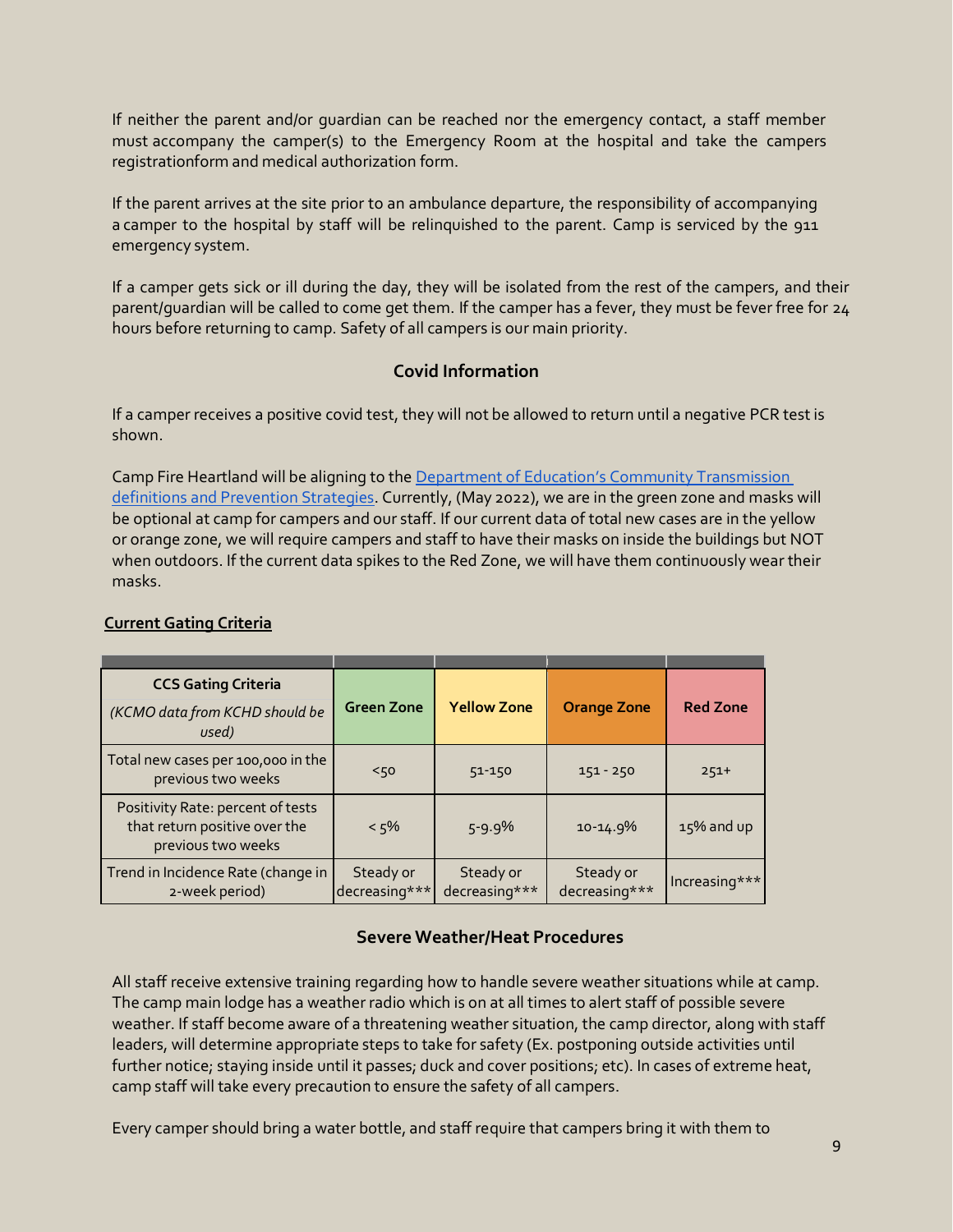every camp activity. Periodically, there will also be special water breaks to make sure campers are staying hydrated.

In addition, all campers are required to bring plenty of sunscreen, which will be applied multiple times per day. Please be sure your camper is aware that they will be required to wear sunscreen even if they do not want to or don't think they need to. The only exception to this rule will be a signed note from a parent exempting the camper from wearing sunscreen.

If a camper appears to be suffering from heat cramps, heat exhaustion, and/or heat stroke, camp staff will follow American Red Cross First Aid guidelines to care for them. This includes moving the camper to a cool place to rest, re-hydrating the body, and applying cool wet cloths to the body. Camp directors will notify parents of the situation and may call 911, if necessary.

#### **Medication**

If it is necessary for your camper(s) to receive medication while attending the program, a Medication Release form must be completed and turned in with the Registration Packet. Each camper will need their own form. All medications kept on-site must be kept in a labeled plastic bag and must have the original prescription label with the camper's name and dosage. All medications will be stored in a locked space. Once the medication is no longer needed, the medicine will immediately be returned to the guardian. If your camper has a medical diagnosis that may affect the way they participates in particularevents or activities, we invite parents to contact the Center Director at their discretion. We want to besure all campers can enjoy the activities we offer.

#### **Special Accommodations**

If your camper has a special need requiring an accommodation, our staff should be contacted prior to their arrival at camp. If this was not noted on your registration, please go back, and describe the special accommodations needed. This information enables our staff to best meet the needs of your camper withinavailable resources and to the extent that is reasonable. Special needs will be handled on a caseby-case basis. Phone: 816-875-9212 Email: [rachel.catrell@campfire.org](mailto:rachel.catrell@campfire.org)

#### **Refunds**

Cancellations must be made 14 days before the start of camp.

#### **Last Important Notes:**

• All registration fees must be paid in full within 7 days of the registered session.

• Wear appropriate Clothing - this includes NO skirts, short-shorts, revealing tops, or clothing with offensive language or material.

- Each day your camper will be walking up to 2-3 miles.
- Each youth will receive a Camp T-Shirt!
- There may be guests coming to camp your week to teach campers about various topics.

Please feel free to reach out to us with any questions that you may have! It will be an amazing summer, filled with adventures and memories that your camper(s) will never forget!